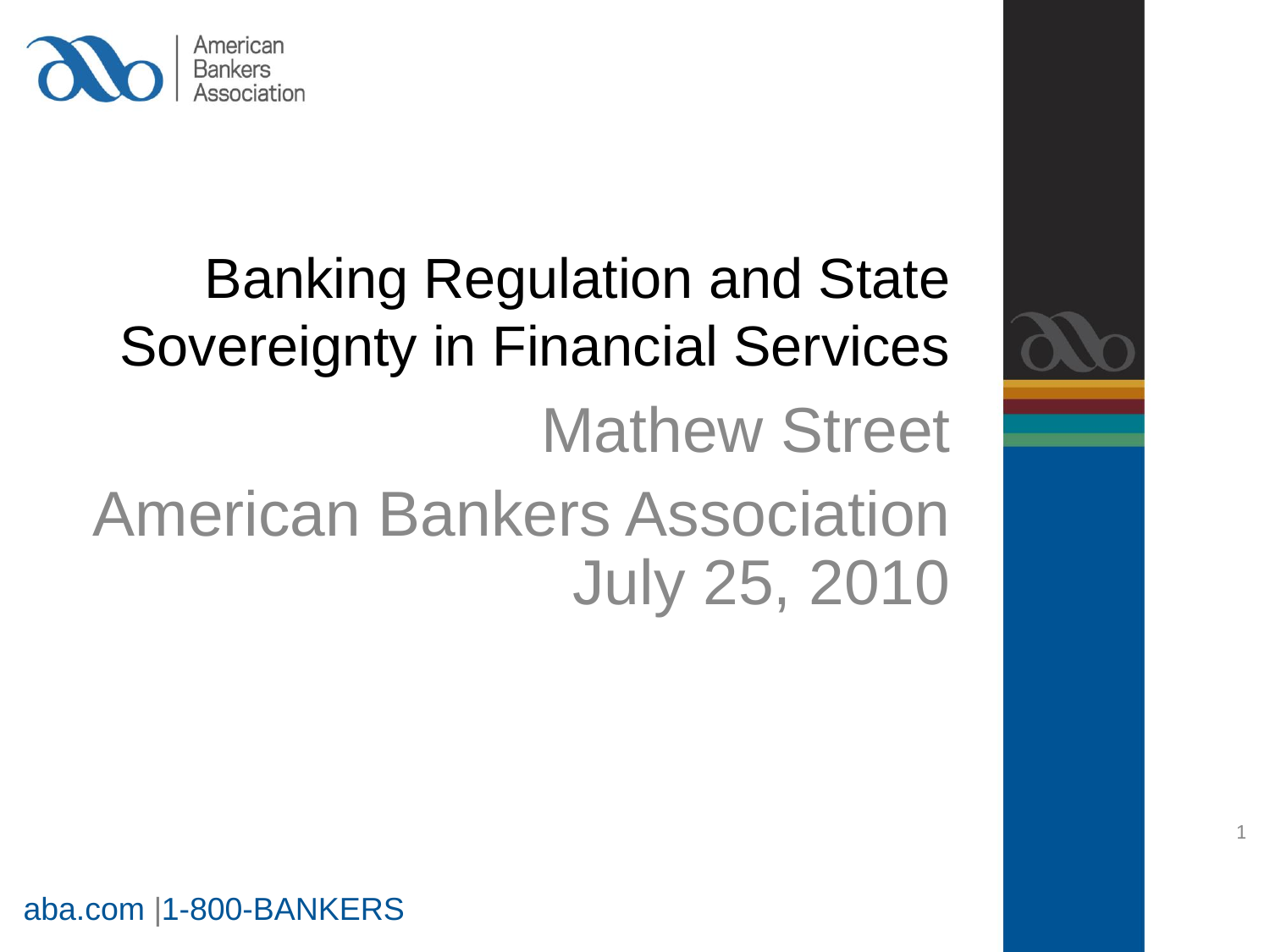# The Dual Banking System

- State Constitutions and Statutes (NY 1851)
- Interstate Commerce Clause
- State Banks Dominant (no national banks)
- The National Bank Act (1864)
- Federal Reserve Act (1913)
- Glass-Steagall Act (1933)
- Riegle-Neal Act (1994)
- Gramm-Leach-Bliley Act (1999)
- FCRA/FACT Act (2003)
- Dodd-Frank Act (2010)

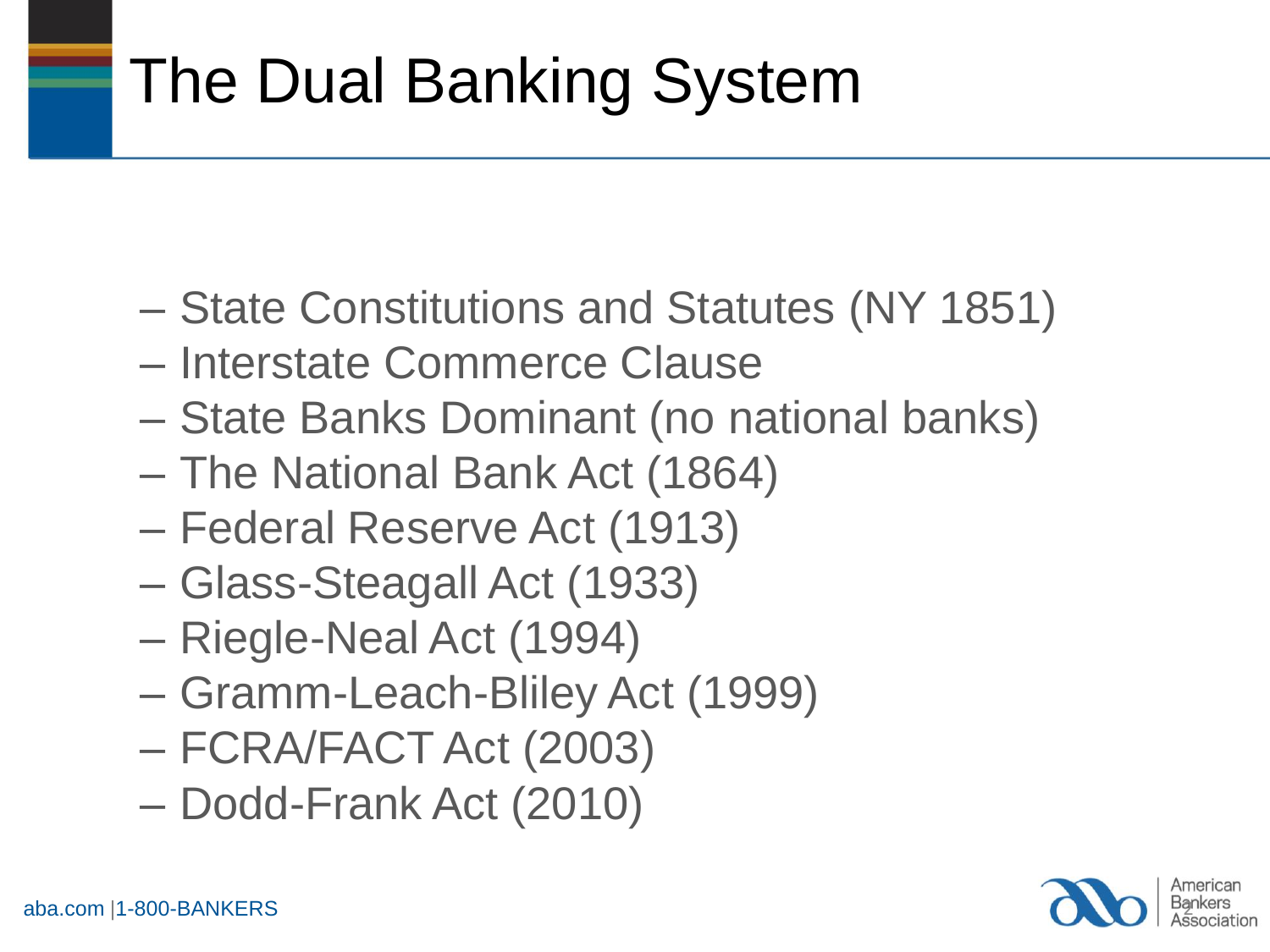### State Bank Regulation

- Two-thirds of banks are state charters.
- Independent and co-operative exam teams
- Exam fees support the Banking Dept.
	- Generally lower than OCC fees
- In-state branching rules bind national banks
- Better knowledge of local bank industry conditions, individuals and legislators.

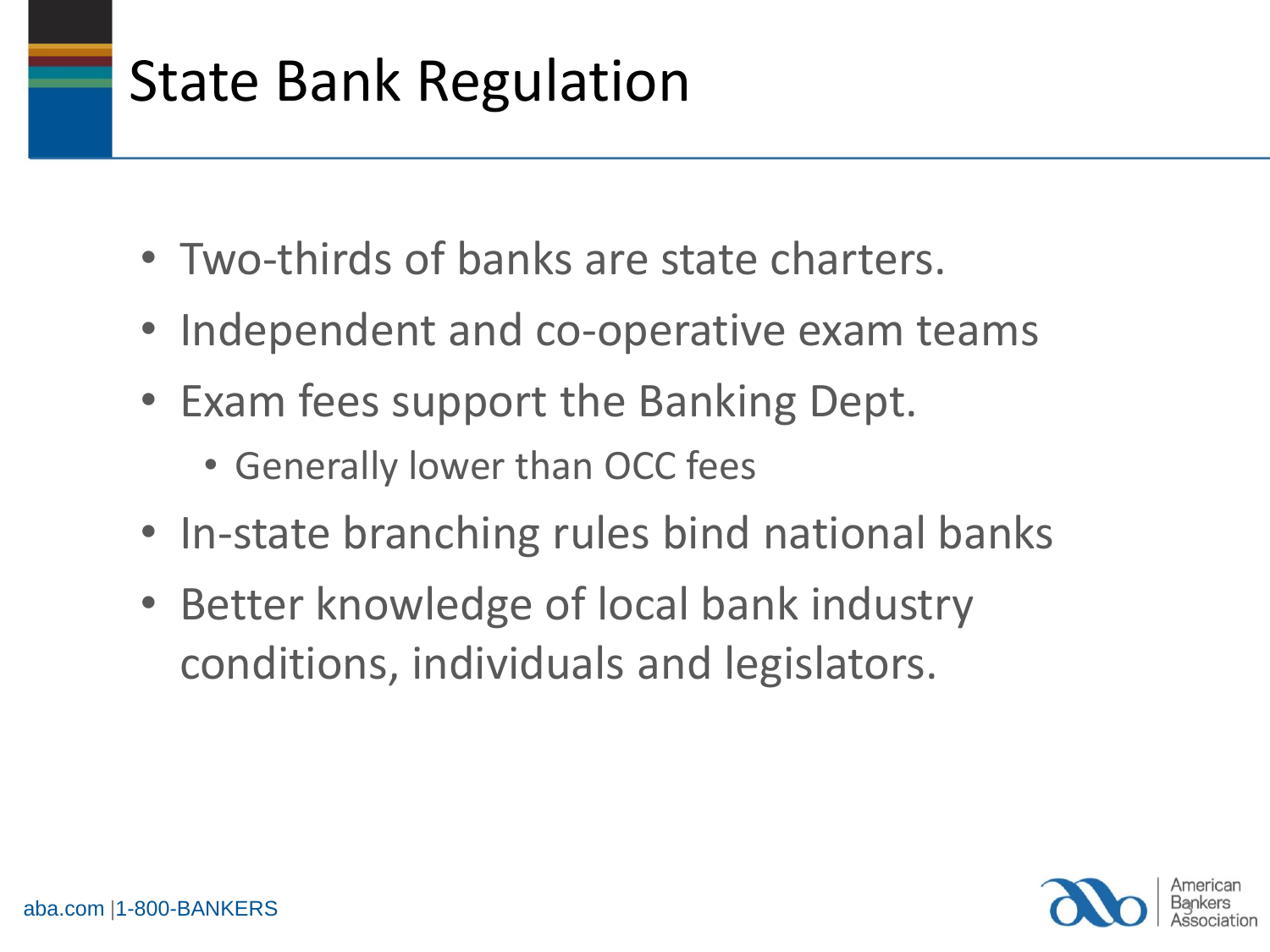#### Game Changers for the States - - Preemption

- National Bank Act and Federal Reserve Act
	- BHCs, branching and barrier to interstate
- Marquette Nat. Bank decision - US Sups 1977
	- Exporting card rates to customers in other states OK
- Riegle-Neal Act
	- Purchase, Consolidation, De Novo Branching
- FCRA/FACT
	- Expanded list of per se preemptions
- Credit CARD Act (2009)
	- State rules superseded
- Dodd-Frank Act (2010)
	- OCC preemption reg undone
	- Barnett standard codified (prevent or significantly interfere with)

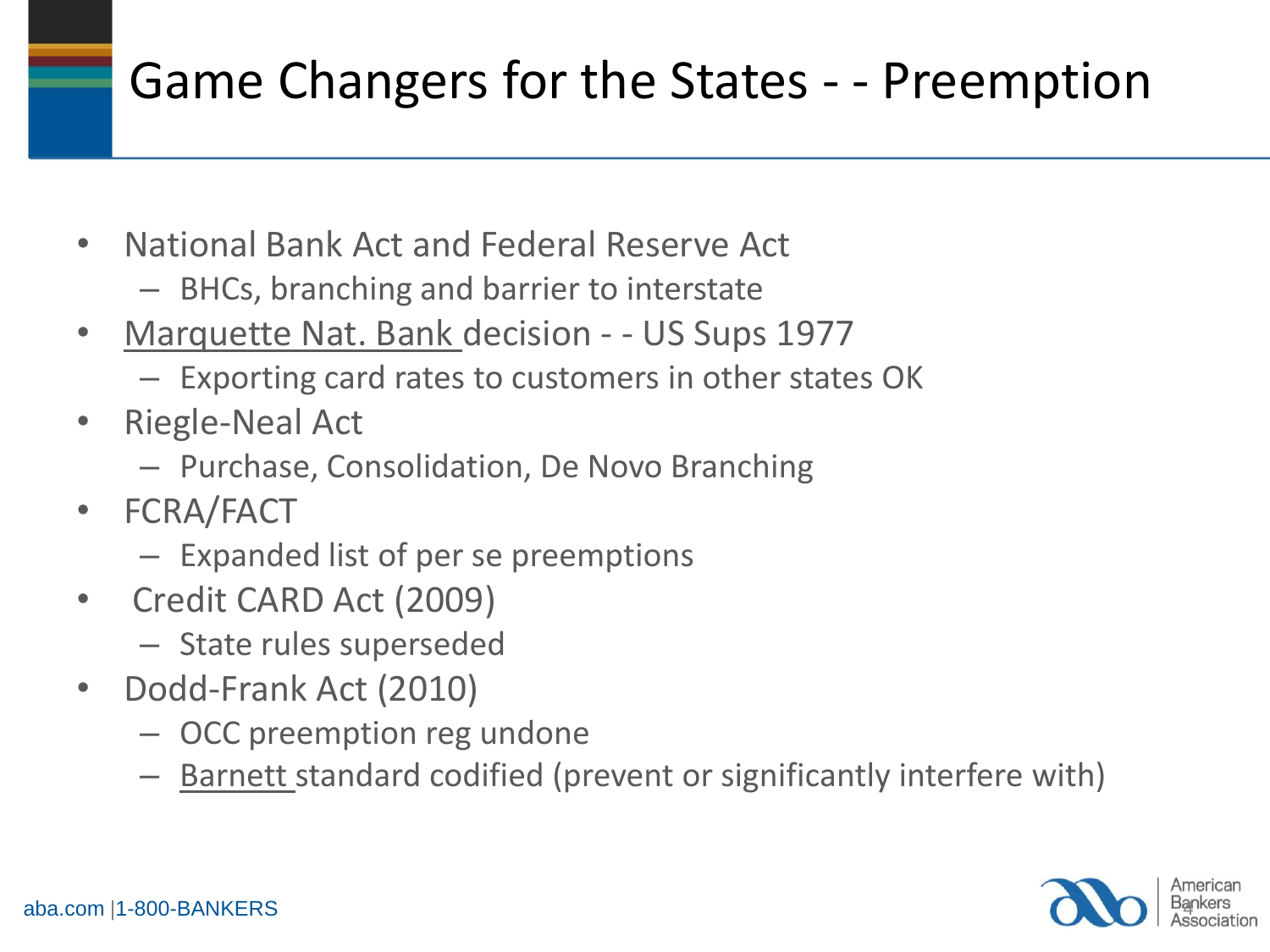### Current Issues

- Bank lending limits to one customer
	- Higher in some states than for National Banks
	- Dodd-Frank preserves higher state limits
- De Novo Interstate Branching
	- Riegle-Neal 103 Repealed
- Mortgage Underwriting Federal control largely limited till now (regs on repay ability) New Dodd-Frank rules on repayment ability and net new benefit in refis
- Mortgage Appraisals HERA/SAFE Act 2008 mandated registration and licensure of mortgage brokers

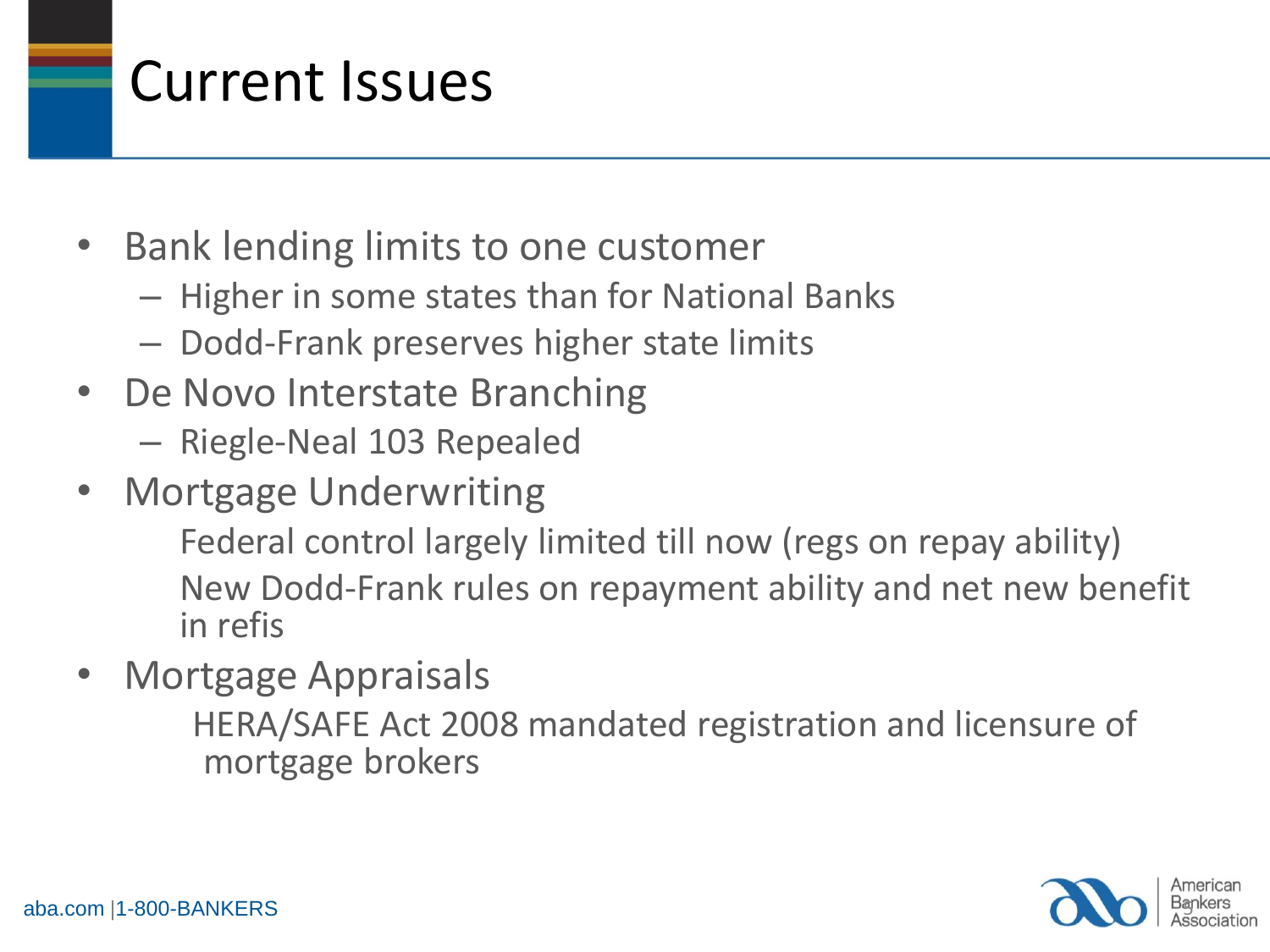## Current Issues (Cont'd)

• Mortgage Enforcement by Foreclosure Remains within state law; EXCEPT for S. 896, May 20, 2009

The act mandates 90-day notice to holdover tenants in foreclosed properties, despite what prior statute or case law held.

It represents the first breach in the wall between federal mortgage lending law and state mortgage foreclosure law.